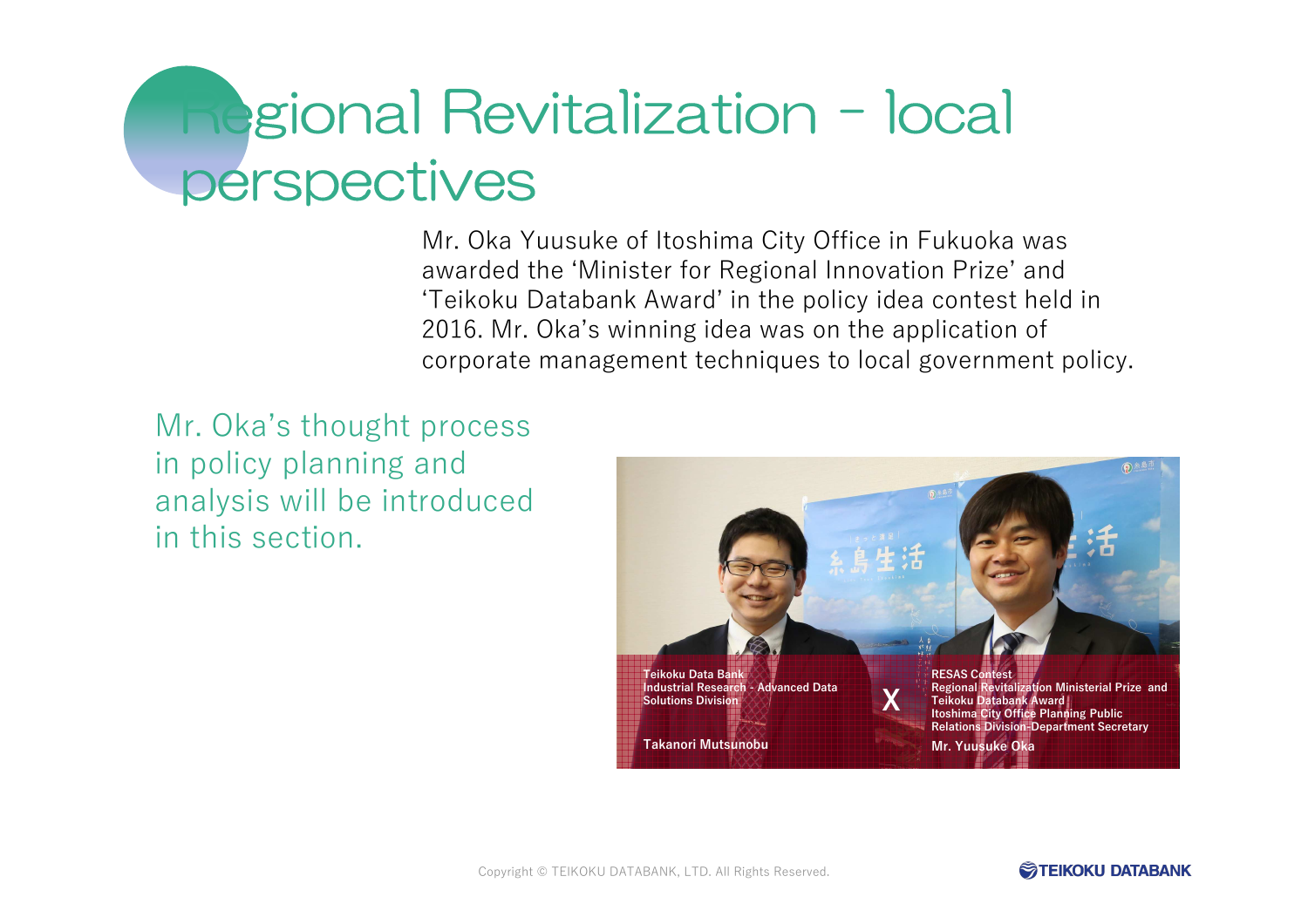## Regional Revitalization☆Policy Idea Contest - Winners views on what evidence-based policy making is

 It is desirable for policy making to be based on data analysis and factual evidence, instead of obscure reasons like 'living in the region for a long time, so he/she should know'; or' he/she is usually right'.

### Contest Winner

# "The Itoshima Marketing Model Inspires Regional Enterprises"

 $\sim$ Creates a new brand for Itoshima City, Fukuoka, and enriches the regional economy

> Regional RevitalizationMinisterial Prize &Teikoku Databank Award



### 【Thoughts on Local Government Management】

■Background on policy planning

- (Oka) characte a brand based on the land, its culture and history and use it to the la story tell <sup>a</sup> story.
- (Oka) Itoshima is historically known for its treasure trove of ingredients. By promoting Itoshima's produce, not just as food ingredients but also as stories related to its land, culture and history, Itoshima's image of an<br>abundant and delicious food producer is likely to deenen abundant and delicious food producer is likely to deepen.<br>For example, the successful sales of the regional delic
- (Oka) For example, the successful sales of the regional delicacy "Futomozuku" was a achieved under the regional revitalization program to promote<br>Itoshima.City Itoshima City.<br>The reason f
- (Oka) The reason for entering regional revitalization from the branding angle is because the Mayor felt it was important for the people to feel the regions<br>richness richness.

■ Results from branding Itoshima

- (Mutsunobu)Do you think the strongly favorable response to "like Itoshima" in the Citizens' Satisfaction Survey, is in response to PR and branding<br>activity? activity?
- (Oka) <mark>I do fee</mark> I do feel the PR and branding activity has made the local citizens proud<br>to be associated with Itoshima Lalso feel the events and other local **<u>to be associated with Itoshima.</u> I** also feel the events and other local<br>activity has increased since the PR activity activity has increased since the PR activity.
- (Oka) Itoshima's goal is to be an affluent society. Although we are yet to achieve economic affluence, I think it is important for people to feel a sense of<br>pride and richness in their hearts for future prosperity pride and richness in their hearts, for future prosperity.

【Officials' Admiration for the Region will Promote Local Government Management】

■Necessary qualities in local government officials

- (Oka) Policy planning based on business management is not yet common in local governments. It is important for local government officials to have a business perspective and data analysis perspective.
- (Oka) Local governments will have to actively engage in the promotion of local produce together with private sector businesses to create markets for local goods. In due time, I feel it will not be just one local government but a collection of local governments working together in the promotion of goods and the creation of new market opportunities for businesses.

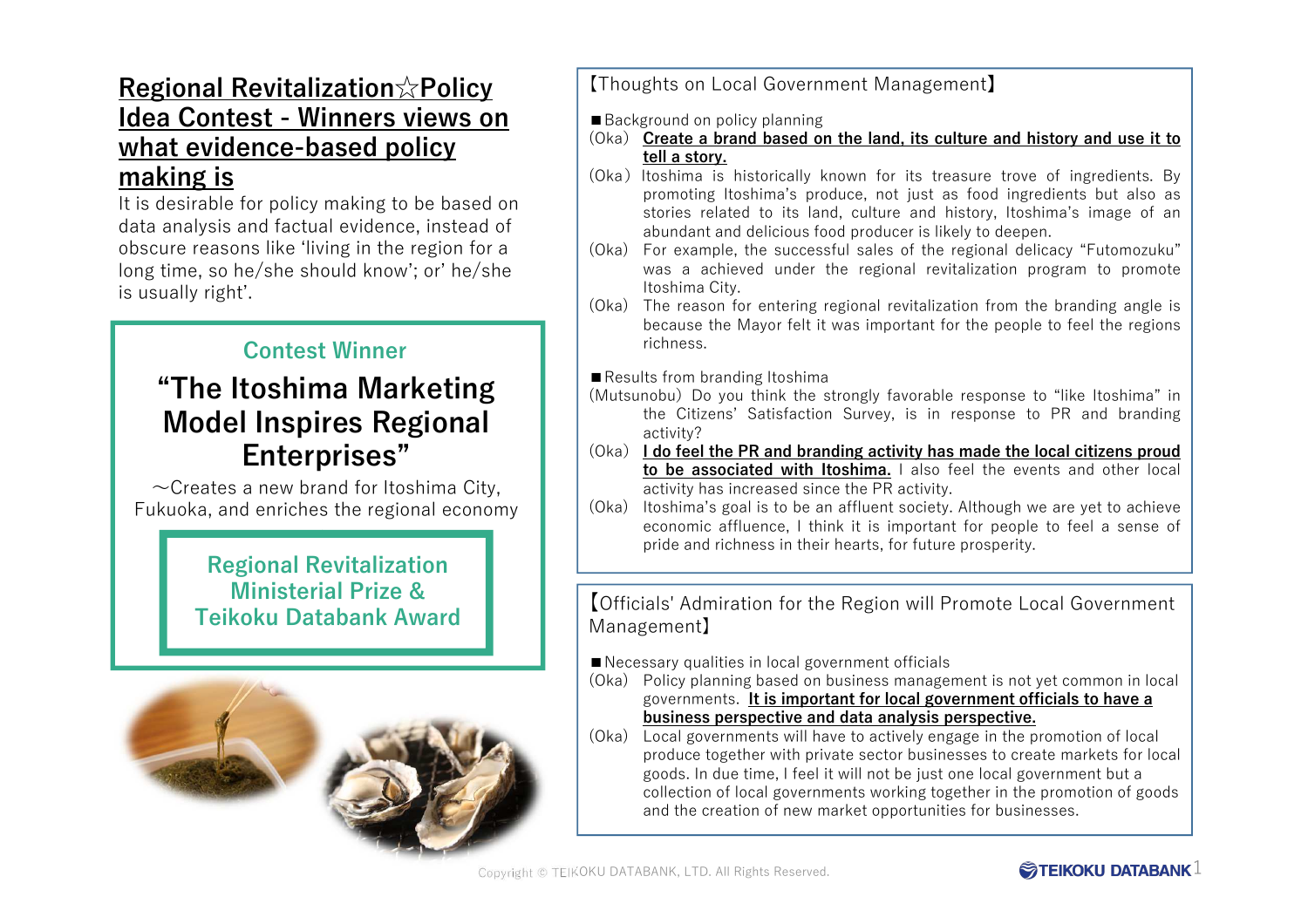# Understanding the current situation

In addition to RESAS, analysis of administrative data provides valuable insights on the overall picture i.e. strong industries; weak<br>industries: and areas of growth. The industries; and areas of growth. The analysis was carried out using methods such as decomposition and comparison.



### 【From Macro to Micro】

1

- Using RESAS and other data
- (Mutsunobu ) RESAS emphasizes the flow from 'macro' to 'micro'. However, <mark>local governments tend to think about their area by</mark> looking at its micro components since it can be easily seen andwithin hands reach.
- (Oka) Although local autonomy strategies are commonly discussed, the ideas proposed in the RESAS competition were very unique.<br>One of the reasons why RESAS has not spread widely amor
- (Oka) One of the reasons why RESAS has not spread widely among local government offices is because I feel it is hard to understand how government offices is because I feel it is hard to understand how<br>it relates to ones work. If the user runs into some problem while<br>using it I think they will decide not to use it using it, <sup>I</sup> think they will decide not to use it.
- (Mutsunobu) What RESAS informs us about is the results of corporate activity. The underpinning factors that gave rise to <sup>a</sup> particular result cannot be understood with RESAS data alone. Instead, it is important that RESAS data is supplemented with other data sets. Additionally, it is important that local government officials develop the necessary skills in hypothesis formulation and<u>testing</u> (※1)<u>.</u>
- $\angle 1$  Hypothesis formulation and testing: hypothesis formulation and testing is an important activity of evidence-based research as it provides the framework for drawing conclusions of a research endeavor.

# What We Know from Data Analysis

The state of tourism in Itoshima

Importance of the tourism industry.

### The state of agriculture in Itoshima

Decline of small scale farming units. Importance of support programs aimed at these small scale units.

### The state of fisheries in Itoshima

Family fishing units are mainly engaged in oyster farming. Successful branding campaigns have help increase the sales in these small scale units.**The state of commercial activity in** 

**Itoshima**

Small businesses have helped drive Itoshima's economic revitalization and contributed to regional job creation.

+

### What we know from Interviews

●Many issues related to marketing ●Qualitative analysis has resulted in many opinions on marketing support

### $\mathbf{\widetilde{\approx}}$ teikoku databank $2$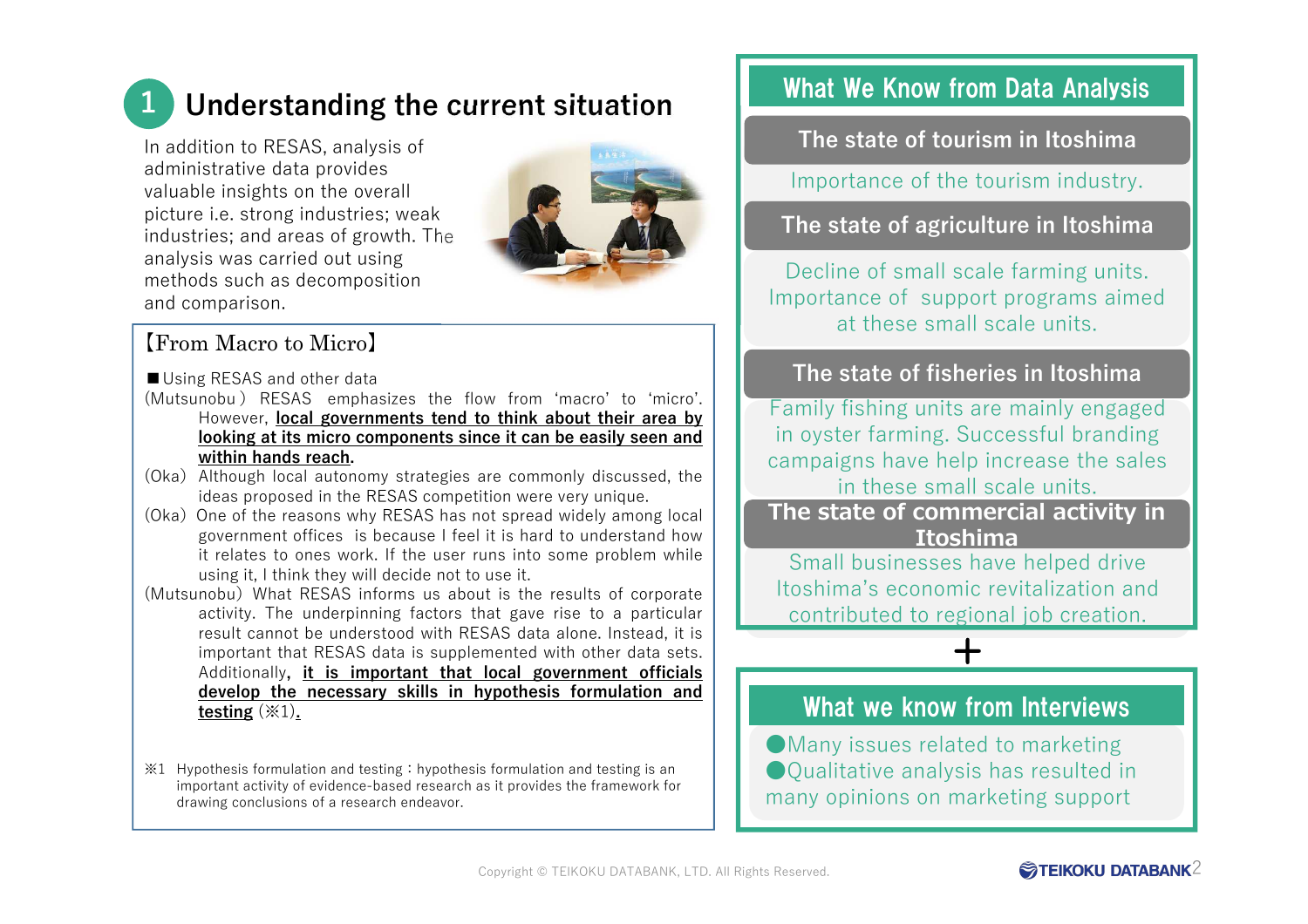### 2Identifying the Issues

SWOT analysis was used to get a better understanding of the business environment. The importance of the marketing business was bought to the fore inthe analysis.

### Business Environment of Itoshima

|                                                                                                                                                                     | $^+$                                                                                                                                                                                                |                                                                                                                                                                                   |
|---------------------------------------------------------------------------------------------------------------------------------------------------------------------|-----------------------------------------------------------------------------------------------------------------------------------------------------------------------------------------------------|-----------------------------------------------------------------------------------------------------------------------------------------------------------------------------------|
| nterna                                                                                                                                                              | <b>【Strength】</b><br>• Growth in the food industry<br>• Success stories such as the<br>oyster brand<br>• Proximity to Fukuoka<br>• Establishment of the Food<br><b>Industry Cluster Association</b> | <b>[Weakness]</b><br>• Large number of very small<br>business<br>• Little diversity in industry<br>beyond food and other<br>supporting industries<br>• Limited marketing strategy |
| Externa                                                                                                                                                             | <b>[Opportunities]</b><br>• Mass media exposure<br>• Increase in tourism<br>• Improvement in marketing<br>skills                                                                                    | <b>[Threats]</b><br>• Brand damage due to<br>accidents etc<br>• Rise of competing<br>municipalities<br>Economic stagnation                                                        |
| Utilize<br>Eliminate<br>weakness<br>strength<br><b>Identifying Solutions</b>                                                                                        |                                                                                                                                                                                                     |                                                                                                                                                                                   |
| Focus on growing the <i>food</i><br>industry', by targeting the<br>neighboring <b>Fukuoka metropolitan</b><br>area and increasing the marketing<br>of this industry |                                                                                                                                                                                                     |                                                                                                                                                                                   |

### 【Identifying the Issues】

### ■Management perspective

- (Oka) Even now, in local governments it is common to just look at the tax revenue and the number of large enterprises in the region to describe<br>the wealth in the area. However, in order to accurately understand the the wealth in the area. However, in order to accurately understand the<br>financial situation of the local government I feel it is important to look at financial situation of the local government I feel it is important to look at<br>the financial statements the financial statements financial statements.<br>bu) Even with know
- (Mutsunobu) Even with knowledge of business management, <u>if one is not</u><br>sure how far to think ahead from a practical perspective workshops sure how far to think ahead from <sup>a</sup> practical perspective, workshopsare an effective way of using and applying the knowledge.

# ■Lessons from other regions<br>(Oka) One of the special feature of

- (Oka) One of the special feature of RESAS is the ability to compare with other local governments. For example, although Itoshima's specialization coefficient for the production of food and beverage is twice that of the<br>national average it still lags behind other food and beverages producing national average, it still lags behind other food and beverages producing<br>regions. If the specialization coefficient is increased to the level of other regions. If the specialization coefficient is increased to the level of other predominantly food producing regions, Itoshima's products are more likely to become well known nationally. ※2)。
- (Oka) Although many local governments are using RESAS to compare their regions with other nearby regions, often the investigation does not advance from there.<br>unobu) **TDB's corn**
- (Mutsunobu) <mark>TDB's corporate data has a number of different indicators</mark> that enable comparisons to be made. For example, using TDBs data it is possible to compare two or more local governments with similar industrial structure and similar features across other indicators. Identifying appropriate points of comparisons is an important skill for strategy planning in local governments.
- (Oka) <sup>I</sup> strongly believe it is important not to simply imitate other studies, instead, <mark>it is important to use and analyze data based on what the</mark> l<mark>ocal government is trying to do</mark>. Although other studies may serve as a<br>motivation, local, government, case, studies, should, he, planned, and motivation, local government case studies should be planned and executed independently.<br>unobu). When analyzing
- (Mutsunobu) When analyzing the current situation or planning an effective strategy, it is important to consider the feasibility first. By first identifying the feasibility and then appropriately setting the strategy the likelihood<br>of success will increase of success will increase.
- ※2 Principle of comparative advantage: Advocated by economist David Ricardo, the theory suggests that domestic and foreign trading partners can consume even more goods if they engage in free trade and<br>specialize in the production of goods that have a relative advantage in producing specialize in the production of goods that have <sup>a</sup> relative advantage in producing.